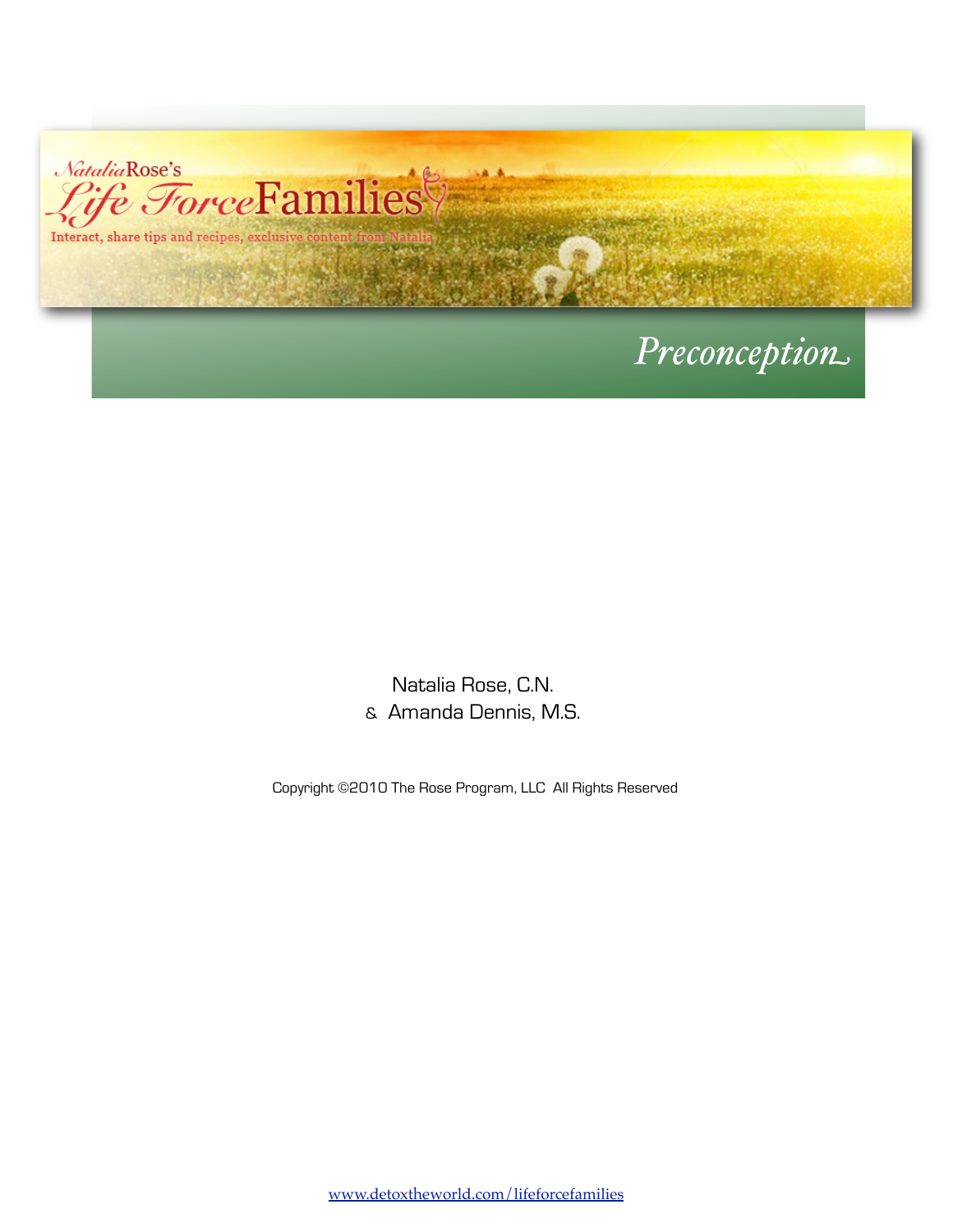#### **Curriculum topics for Preconception include:**

- Why Preconception Cleansing is Essential  $\bullet$
- Why Both Men and Women Need to Do Their Part
- How to Apply Transitioning Basics to Preconception
- Shopping List Ideas
- Detoxification Tips for Preconception

#### Title Needed

If you are reading this now and thinking about starting a family, you are about to receive a precious gift for you and your future children! This is your opportunity to create an amazing foundation for your family-tobe. The longer you are able to cleanse your grateful cells prior to conception, the better. And any amount of time is better than nothing! Never fear that it's too little too late. You are preparing your body to be a home for your baby, and now is the time to focus on cleansing and strengthening that home to be ready for conception. You are literally pre-protecting your little one.

We are in a state of emergency. Our children are getting sicker and heavier. People in their late teens are suffering from the same conditions that plague people in their 50s, such as joint pain and rheumatism. We

should never see these diseases in children under 20, much less in a first grader, yet they are manifesting at earlier and earlier ages. Babies are born with a litany of allergies. Young children are developing cancerous tumors. Why is this happening? In an unclean body, which carries years of toxic accumulation and a poor health lineage, the sperm or egg has compromised blood chemistry. This is passed on to offspring, and with each generation this DNA becomes weaker and weaker.

**The longer you are able to cleanse your grateful cells prior to conception, the better.**

Healthy humans living in clean air, on clean soil, drinking clean water, and on a diet of fresh fruits and vegetables would not have compromised blood chemistry. Their offspring would be a reflection of their perfect cells. When you start introducing elements that are not meant to be in the body, the cellular structure starts to mutate and the DNA starts to shift. The damages were lighter in earlier generations because the toxic load in soil, water, and food sources were lighter. Cows grazing on clean grass in natural pastures produced a raw milk product that was very different from the milk we typically drink today. Postindustrialization is then thrown into the mix. Our migrant ancestors were arrived in this country coming from clean farm living and eventually adopted the Standard American Diet. Now we have a dire situation.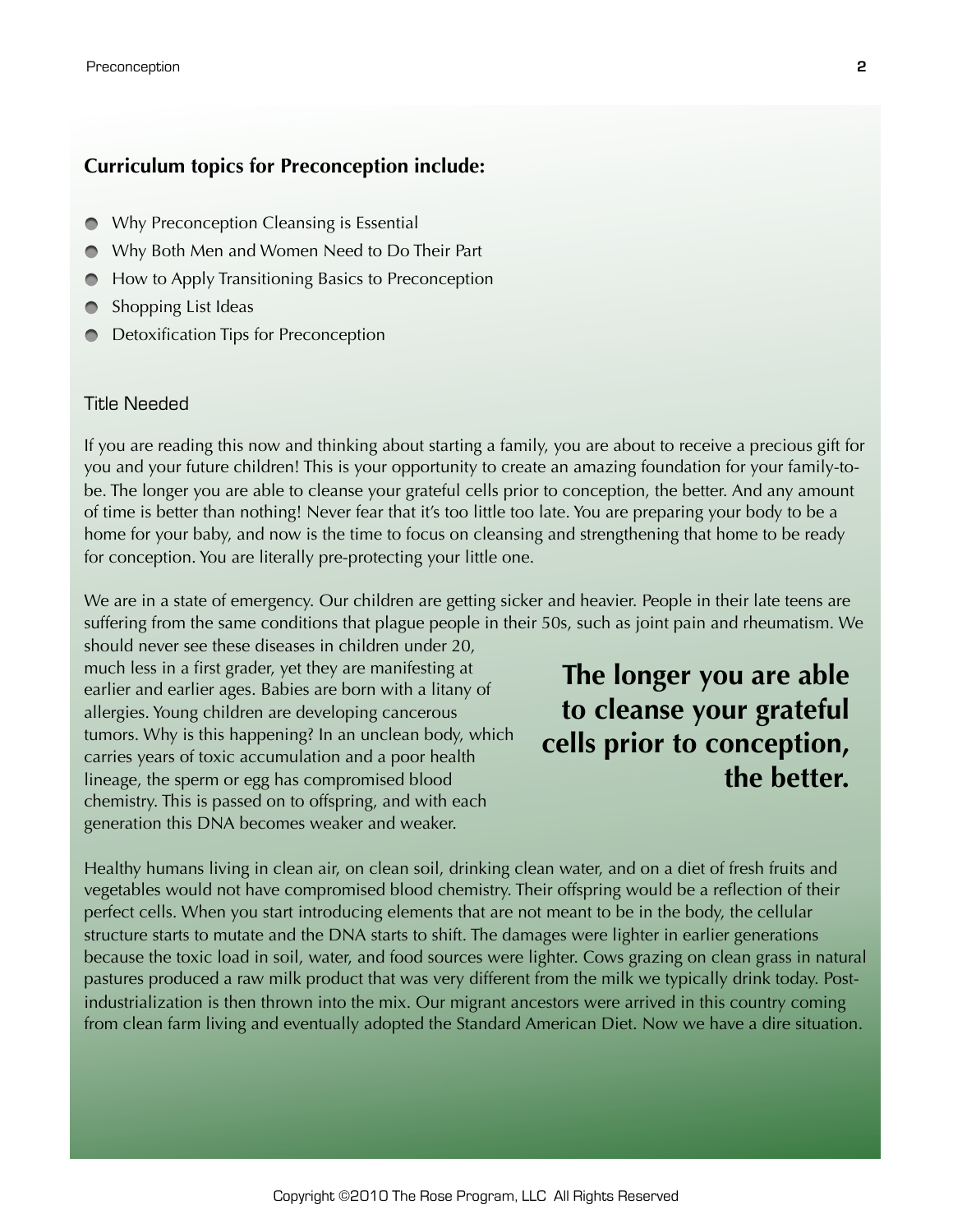#### Preconception **3**

Cleansing through clean eating and living is no longer a luxury. Cleansing your pre-conception body starts the ball rolling, and you begin your child's life by giving him or her a huge leg up. Pre-conception cleansing is the best health insurance you can provide. A clean egg meeting clean sperm produces a clean baby. Which means that this process is not just for women: it takes two to tango! Viable sperm is just as important as a viable egg.

Let's use the analogy of soil and seed. A farmer does not take the time to prepare his soil—composting and tilling in fresh fertilizer—only to then plant inferior seeds. Nor does he neglect the soil and then plant carefully cultivated heirloom seedlings in it. Both sides of the equation need to be in place. We should not be surprised that infertility is such a common issue today. In fact, it's high time we look at this seriously. All of the evidence is right in front of us: if we are not able to conceive, or if we are producing unhealthy offspring, it's clear that something is seriously amiss. The survival of our species is being threatened. This is not happening randomly. ADD and ADHD, allergies, cancer, childhood leukemia, diabetes, and obesity in preschoolers are realities for a huge number of families. This is not a throw of the dice. This is the result of the mindless mass consumption of substances that are unfit for the body.

Here's the good news: making dietary and lifestyle changes can be fun and easy! When we embrace a cleansing lifestyle, we don't dive full throttle into an all-vegan, raw diet. In fact, we operate outside those labels. We make a graceful, intelligent transition, with full awareness of where we're coming from and where we want to go. This is the time to begin wading slowly into cleansing water. You can dive right in, in terms of your determination and conviction, but transition your body gently and slowly. Are you ready? Let's get started.

*Note: The great thing about pre-conception cleansing is that you are still outside the realm of critique in many ways. Once you become pregnant, you'll find your nutrition program to be under much higher scrutiny. Right now, you don't yet have to listen to the mother-in-law, spouse, or friend who doesn't think you're eating enough meat or drinking enough milk. You have freedom from prying eyes and criticism.*

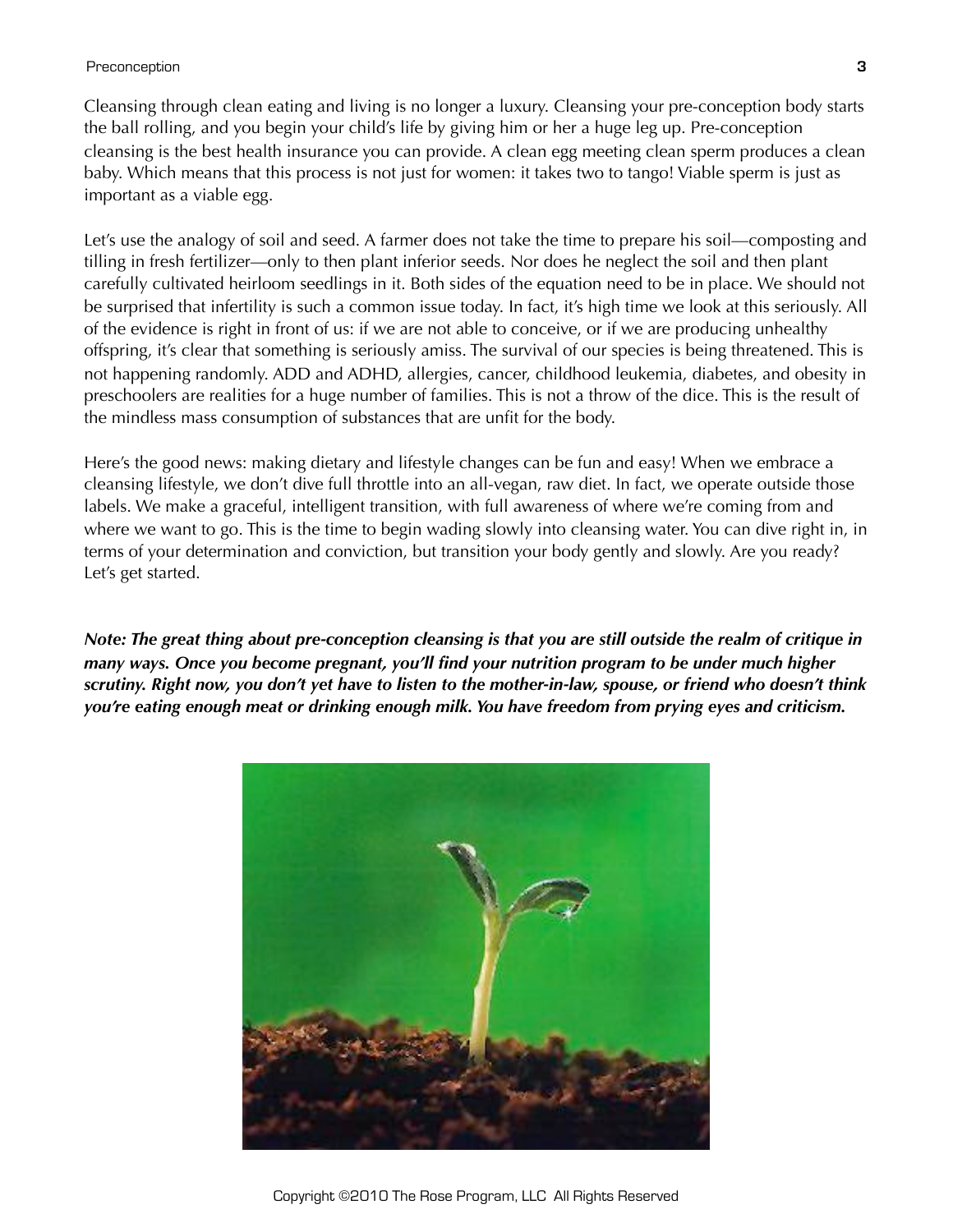# **Pre-Conception Transitioning**

First, take the adult Assessment Survey and calculate your transition level. Follow the instructions for your transition level and apply as many of the dietary principles as possible. Gather your supplies of Transition Foods per the shopping list below, and incorporate as many of the Transition Ideas (also provided below) as you can into your diet.

## **Shopping List of Transition Foods**

- ๏ Fresh fruit, including berries, apples, pears, melon, bananas, and anything delicious that is in season
- ๏ Fresh veggies, including greens, broccoli, carrots, beets, eggplant, cabbage, and any other favorites
- ๏ Starch-based vegetables, including sweet potatoes, yams, acorn squash, butternut squash, and kabocha squash
- ๏ Whole-grain pasta, including spelt, Kamut, and quinoa varieties
- Sprouted-grain breads, bagels, tortillas, and cereals
- Whole-grain snacks, including Ak-Mak crackers, Guiltless Gourmet tortilla chips, and veggie chips
- Whole grains, including millet, quinoa, buckwheat, and wild rice
- Raw honey, stevia, organic pure maple syrup
- Sea salt
- ๏ Nama Shoyu soy sauce
- Marinara sauce without added sugar (suc as Seeds of Change, Rao's, or Bove's)
- Organic Dijon mustard
- Sulfur-free dried fruits, seeds, and nuts, including Lara Bars, pumpkin seeds, raisins, dates, walnuts, almonds, and other favorites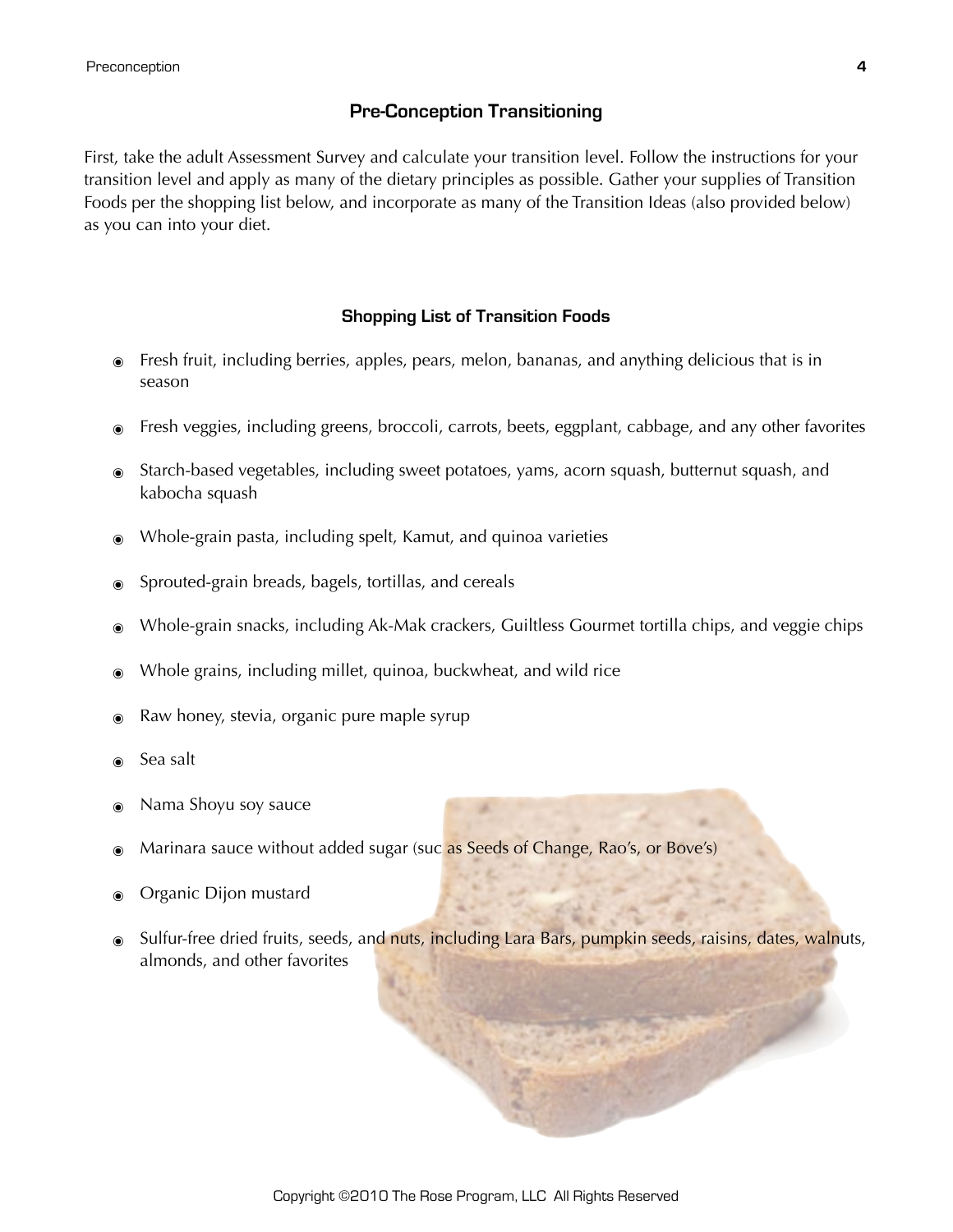## **Transition Ideas**

- Substitute your processed flour breads and bagels with sprouted-grain options. Alvarado St. Bakery and Ezekiel make sprouted-grain tortillas, breads, bagels, and English muffins.
- Start to incorporate big, fresh salads into your diet. Try an avocado salad accompanied by a sprouted-grain bagel with butter and honey.
- Begin your day with a veggie juice, even before you eat breakfast. Play with combinations that please your palate, and add stevia to sweeten the deal.
- Eat more fresh fruit. Having fruit for breakfast on an empty stomach is such a delicious and energizing way to start the day.
- Replace sugar and artificial sweeteners with stevia, organic maple syrup, and raw honey. Drizzle syrup over your berries, add stevia to your juices and salad dressings, and enjoy honey on your sprouted-grain toast.
- Switch out your oils. For cooking, use organic butter or coconut oil. And extra virgin olive oil is a great addition to your salads.
- ๏ Choose healthy condiments. Marinara sauce with no added sugar, organic ketchup, Dijon mustard, and soy sauce are delicious with your new snack and meal options.

*Note: Many women worry about weight gain during pregnancy. If you properly prepare your body for pregnancy beforehand and maintain cleanliness throughout pregnancy, there is no reason why you shouldn't have a better body after pregnancy than you had before. The concept of ruining your figure with pregnancy is part of mainstream thinking, because if you follow the Standard American Diet, it will most likely be true. Stretch marks, sagging, weight retention, pigmentation, gestational diabetes, and developed food sensitivities are not a part of this lifestyle.*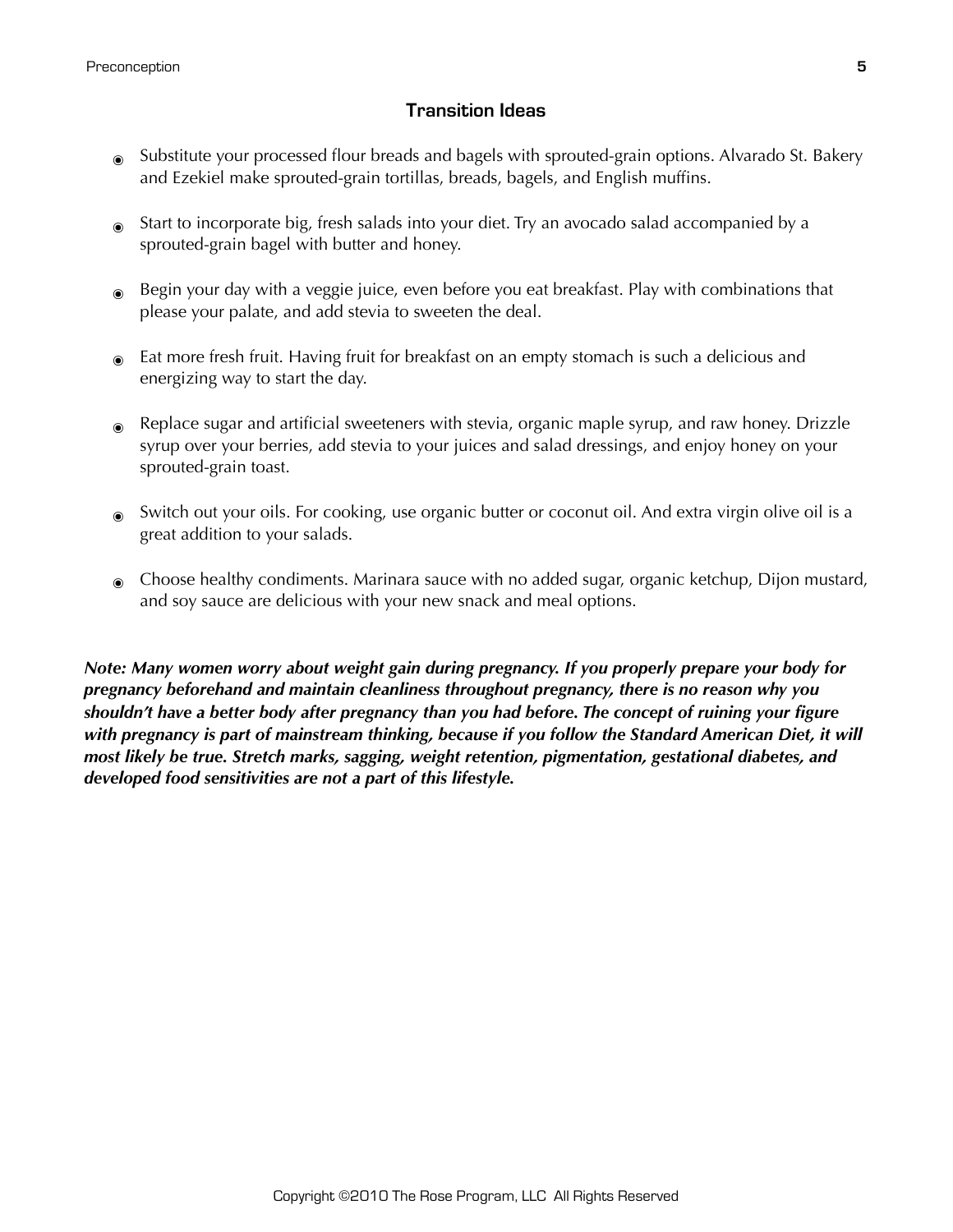Now that you're prepared, it's time to dive in and start employing your cleansing principles. You will note that these are the sample principles that we recommend for those who are struggling with infertility, but with slightly different emphases. Whether you are struggling with infertility or not, these are still the best steps you can take to help prepare you for parenthood and create a clear and welcoming space for your future child.

# **1. Give Your Body a Rest from Digestion**

The more your body can rest from the process of metabolizing substances, the more your energy can go toward healing, turning over cells, and cleansing the blood. This means throwing out the false concept of a "fast metabolism." There is no metabolism per se, which implies an actual, measurable part of the body. The concept more accurately refers to what I call "metabolization"—the act of taking in, breaking down, and eliminating substances. When more substances are going into your body than you can fully process, you become like an assembly line gone amok. You become overloaded and end up spewing matter everywhere!

When you overeat, or eat in combinations your body doesn't recognize, your body works very hard to adapt. Overworking your system in this way ages you faster and also deteriorates your blood chemistry and DNA, which you will pass to your offspring.

Proper food combining is the best way to give your body a rest. Miscombined foods take about 8 hours to metabolize vs. approximately 3 hours for a properly combined meal. While going through the process of digestion, the food sits and ferments in your stomach at 98.6° Fahrenheit. This heated ball of festering matter feeds bacteria, fungus, and yeast, and it's all downhill from there.

Eating your meals while sticking to the basic rules of food combing will be a huge step in the right direction. Basically, you only want your meal to include one food category at a time, accompanied by large amounts of neutral raw and cooked vegetables.

# **2. Flood the Body with Health-Generating Foods**

Our job is to alkalinize the body and hydrate old waste matter to get it ready for removal. When these two things take place, you begin to soar. The best thing to consume for alkalinizing the body is pure vegetable juice, always including at least one leafy green. Leafy greens bring chlorophyll, or synthesized sunlight, into the body, giving us the highest energy levels possible.

All raw fruits and vegetables are alkaline and hydrating, so including them with every meal is an important part of the cleansing process. Eating a large salad before every meal, starting your day with raw veggie juice, and opting for fresh fruit for breakfast and snacks are easy ways to start to mobilize old waste and alkalinize the blood.

*Note: When blood becomes acidic, the body alkalinizes it by releasing calcium from the bone stores. To grow a baby with strong and healthy bones, keep blood alkaline with plenty of raw fruits and vegetables.*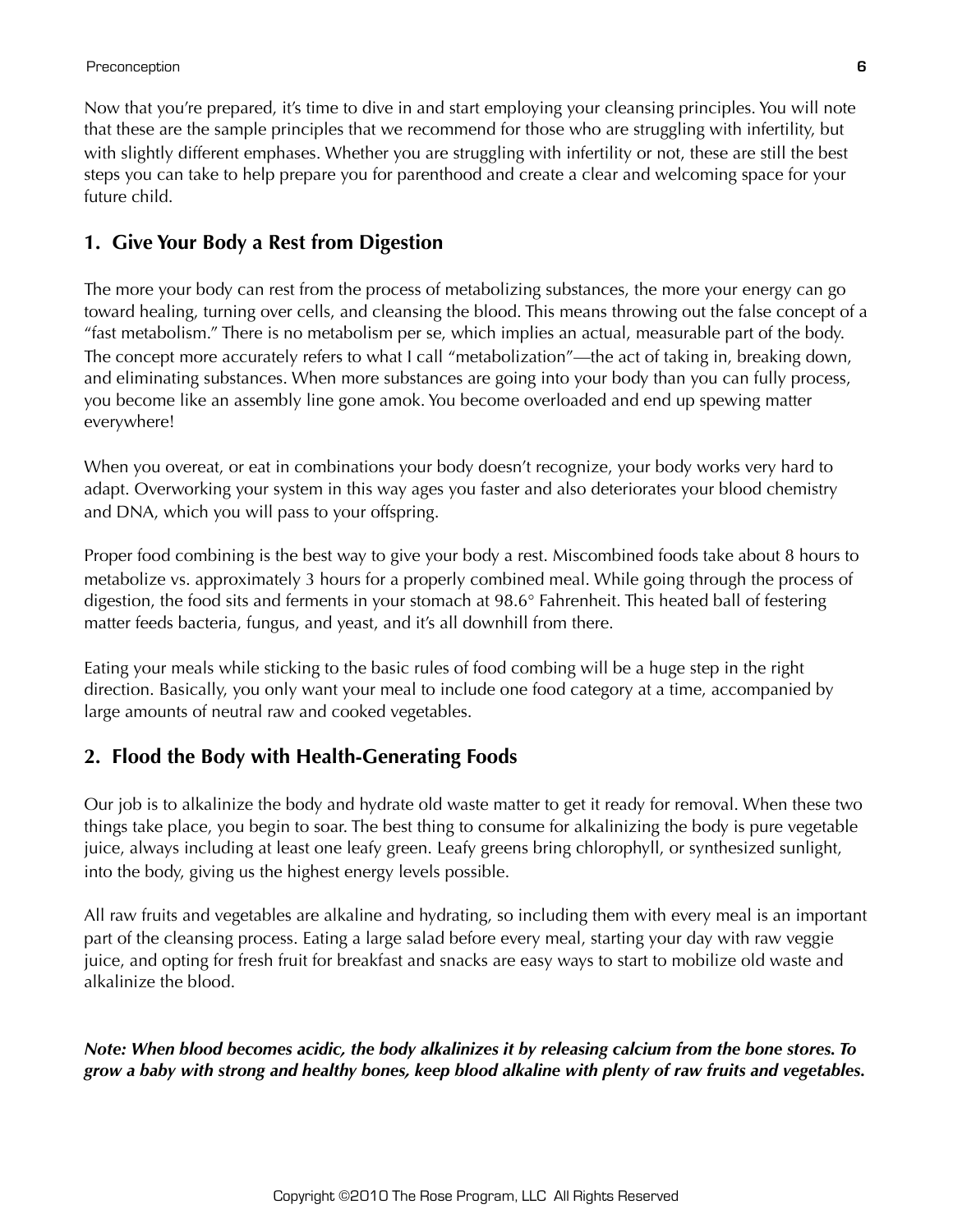## **3. Remove the Rubbish**

Nothing that you consume can heal the body if its problems are caused by obstructions. An infected splinter cannot be remedied with cream or a Band-Aid. The splinter must be removed for the skin to begin to heal. The same principle holds true for all ailments of the body. As we begin to mobilize the old toxic waste by hydrating it with water-rich, alkaline foods, we can begin to remove the offending obstructions.

Do not be fooled by all of the products at drug stores and health food stores with the word "cleanse" on them. Remember, true cleansing only takes place when waste matter leaves the body. Luckily, we have the tools for waste removal at our disposal. We can use colonics and enemas to gently hydrate waste and send it on its way. This is an imperative part of the process. Alkalinizing and hydrating waste is the first half of the process, and the removal of waste is the second half. One is useless without the other.

*Note: Beginning a relationship with a qualified and skilled gravity method colon-hydrotherapist will give you much deeper insights into the workings of your body, and a partnership that can last for many years. Visit our Colon Therapy Directory to find a gravity-method colon hydrotherapist near you.*

## **4. Set the Stage**

By beginning this process, you are setting the stage for the whole future life of your child. The seeds are sown during pre-conception. Parents who are socially conditioned with life-deteriorating ideas and who are consuming life-deteriorating substances will very likely end up dealing with a rebellious sixteen-yearold who's abusing drugs. That child will have internalized sixteen years of untruth in every aspect of his or her teenage life, and will feel broken by it. Sixteen years of unfit substances piled onto compromised genetic lineage, and compounded by unfathomable social limitations, create unlivable conditions.

This is not just about diet. We need to change our thoughts, look at our environment, and evaluate our values. How are we treating each other? What are we going to offer our children? Will they be accessories? Is having a child just something that your spouse wants, or that you feel you're supposed to do? Or do you actively want to create a person who will truly get to live and thrive on this planet?

Having children is not about getting them into Harvard or having the perfect Pottery Barn crib. We will reap what we sow, and the more we can change our attitudes and weed out bad relationships, the more our blood chemistry will improve. At conception, the baby receives not only the current condition of the mother's blood chemistry, but also an imprint of the parent's values as well. Cleansing the physical body is extremely important for healthy conception and pregnancy, but cleansing our emotions, relationships, and lives in general is just as important for the birth of a healthy human being. After all, how can we create vibrant, inquisitive, bright-eyed, healthy children when we ourselves are not vibrant and healthy and receptive to the world of truth? During this pre-conception cleanse, we encourage you to dive into this self-exploration in order to help set the stage for the lives of our unborn children.